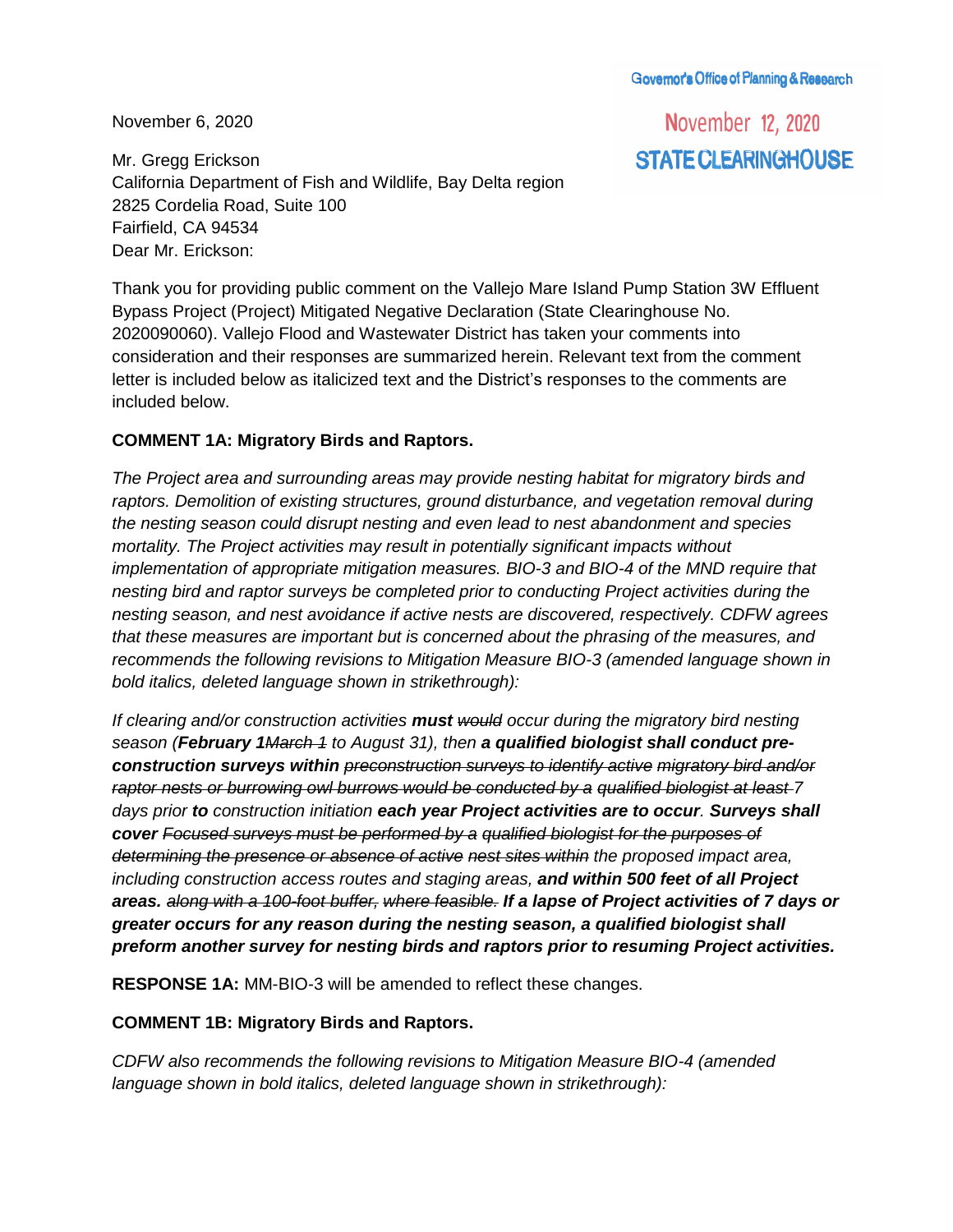*If active nest sites are identified during in the surveys areas, a qualified biologist shall establish no-disturbance buffers should be established for all active nest sites prior to commencement of any Project-related activities to avoid disturbances to migratory bird and raptor nesting activities. A no-disturbance buffer constitutes a zone in which Project-related activities (that is, vegetation removal, earth moving, and construction) cannot occur. The size of no-disturbance buffers would be determined by a qualified biologist based on the species, activities proposed in the vicinity of the nest, and topographic and other visual barriers. A qualified biologist shall would monitor all active the nests during construction activities until the nest is deemed inactive by the qualified biologist. If suitable no-disturbance buffers cannot be established for any reason, then Project activities within the area of the active nest shall be delayed until the nest is no longer active, as determined by a qualified biologist. The amount and duration of the monitoring would be determined by the qualified biologist and would depend on the same factors mentioned above when determining the size of the no-disturbance buffer.* 

**RESPONSE 1B:** The existing conditions in the project area are highly urbanized and subject to ongoing disturbance from daily operations in and around the WWTP. It is assumed that birds nesting in and adjacent to the project area are acclimated to high level of disturbance including noise, human and vehicle traffic, dust, and other activities. Thus, it is anticipated that birds nesting in the area are would not be highly sensitive to project activities and a full time biological monitor would not be necessary. A qualified biologist would determine the frequency of monitoring necessary on a case-by-case basis after an initial monitoring event to gauge sensitivity of the nesting birds.

Measure MM-BIO-4 will be revised as follows:

If active nest sites are identified **during** in the survey**s** areas, a **qualified biologist shall establish** no-disturbance buffer**s** should be established for all active nest sites prior to commencement of any Project-related activities to avoid disturbances to migratory bird **and raptor** nesting activities. A no-disturbance buffer constitutes a zone in which Project-related activities (that is, vegetation removal, earth moving, and construction) cannot occur. The size of no-disturbance buffers would be determined by a qualified biologist based on the species, activities proposed in the vicinity of the nest, and topographic and other visual barriers. A qualified biologist **shall** would monitor **all active** the **nests during construction activities,** until the nest is deemed inactive. **The frequency of monitoring would be determined by a qualified biologist and would be based on the species, activities proposed in the vicinity of the nest, distance from the activities to the nest, and the presence of topographic or other visual barriers. If suitable no-disturbance buffers cannot be established for any reason, then Project activities within the area of the active nest shall be delayed until the nest is no longer active, as determined by a qualified biologist.** The amount and duration of the monitoring would be determined by the qualified biologist and would depend on the same factors mentioned above when determining the size of the no-disturbance buffer.

## **COMMENT 2: Osprey**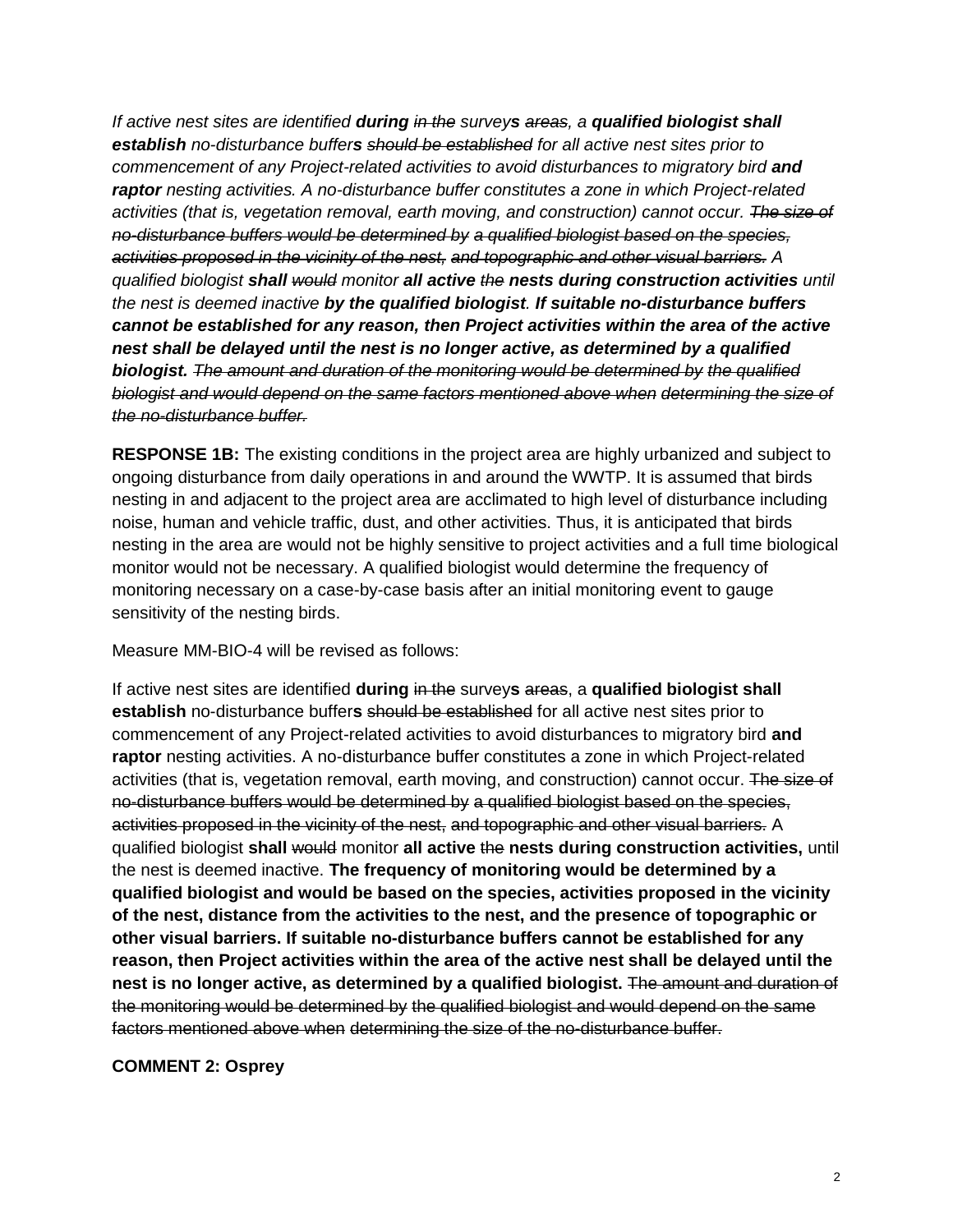*Osprey have become increasingly prevalent around the San Francisco Bay Area, including Mare Island. Osprey begin breeding around late February and osprey young fledge (i.e. leave the nest and catch food independently) typically in late July. Osprey have been observed nesting on top of snags, treetops, and man-made structures, such as, light poles, utility poles, barge cranes, and pilings. Additionally, osprey have high nest site fidelity (i.e. they return to the same nesting sites each year). This can cause human-wildlife conflict particularly in areas where osprey nesting affects business operations. Because multiple observations of nesting osprey have been made near the Project site in recent years, a qualified biologist shall conduct nest surveys to identify the location and status (i.e. active or inactive) of all nests within the Project area. If osprey are found nesting within the Project area, particularly on any buildings/structures that will be removed, those buildings/structures should be removed outside of the nesting season (August 1 – January 31) to avoid take, or when a qualified biologist has determined that a nest is no longer active or osprey young have fledged.*

**RESPONSE 2:** MM-BIO-3 and MM-BIO-4 are appropriate measures that would minimize potential impacts on nesting osprey. No active nests of any species would be removed/destroyed during project activities.

## **COMMENT 3: Roosting Bats**

*The Project site could support roosting bats either on the exterior or interior of existing structures. The Project will demolish some existing old structures on site and thus has the potential to result in take of bats if appropriate avoidance and minimization measures are not implemented. CDFW agrees with implementation of Mitigation Measure BIO-5, but is concerned about specific language contained within. No attempt to actively relocate roosting bats shall be undertaken. Additionally, if the Project must remove bat roosting structures, it should be done during seasonal periods of bat activity, to avoid maternity colonies and winter torpor bats. CDFW recommends the following revisions to Mitigation Measure BIO-5 to prevent incidental take of roosting bats during Project activities (amended language shown in bold italics, deleted language shown instrikethrough):*

*At least 30 days pPrior to demolition of existing structures, an qualified agency- approved biologist shallwould conduct a daytime and nighttime site reconnaissance of the structure(s). The biologist shall would look for special-status bats and bat sign including existing roost sites*  and bat guano deposits, and will listen for roosting bats. If potential roost sites are identified, a *Project-specific avoidance and minimization plan shall be prepared by a qualified biologist to be reviewed and approved by CDFW prior to the start of Project activities. Demolition of existing structures containing roosting bats or evidence thereof shall only occur during seasonal periods of bat activity (i.e. prior to maternity season from approximately March 1 (or when night temperatures are above 45ºF and when rains have ceased) through April 15 (when females begin to give birth to young); and prior to winter torpor – from September 1 (when young bats can fly and feed on their own) until October 15 (before night temperatures fall below 45ºF and rains begin). an exit nighttime survey will be conducted to determine the species of roosting bats and relative bat activity, and to estimate the number of individual bats. This nighttime survey may be an active or passive acoustic*